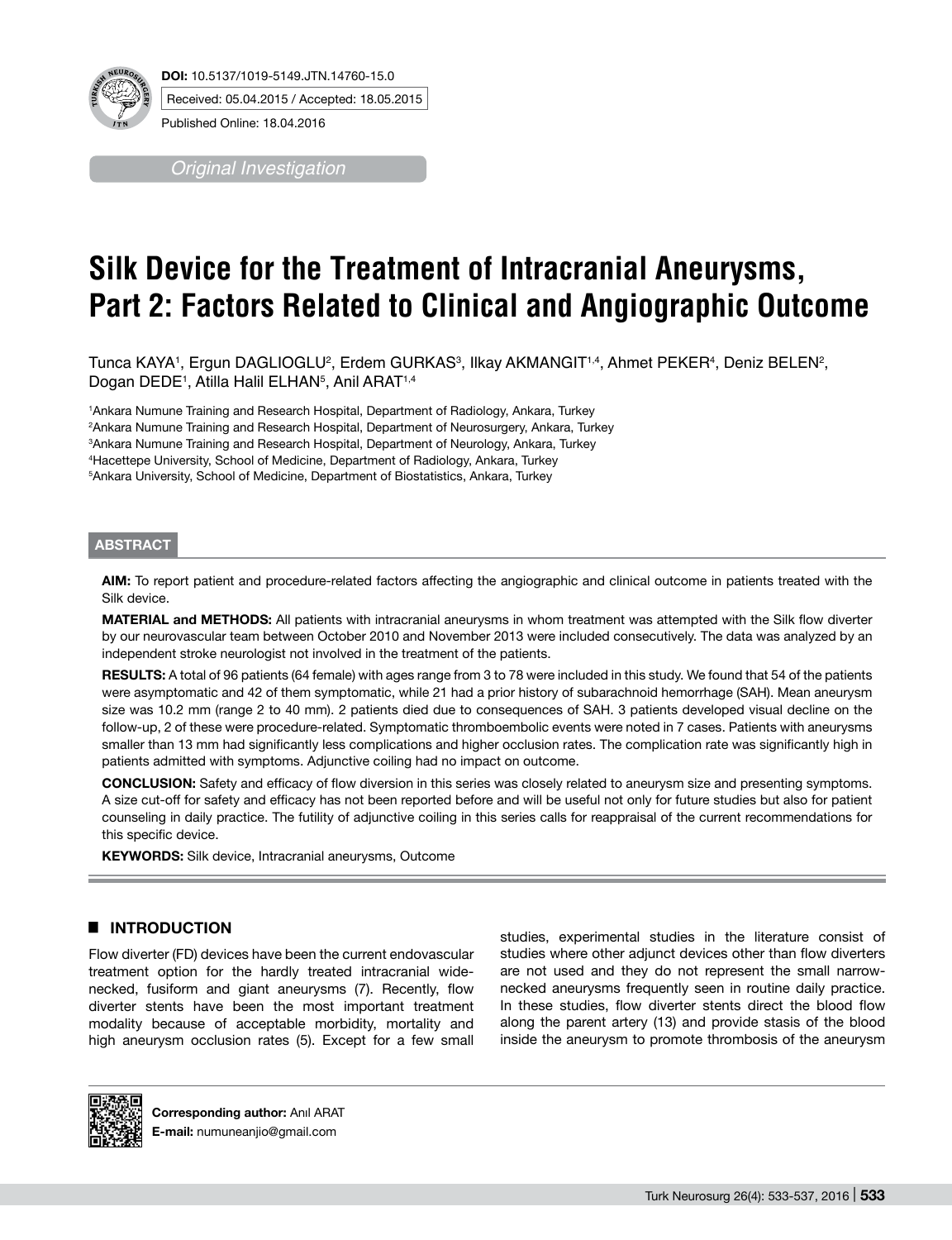and also function as a scaffold for the neo-intimal growth of the parent artery (6). In clinical studies, FD devices were used alone without using adjunct devices in the literature. Although there is manufacturer disclosure regarding the use of these devices with coils for aneurysms larger than 15 mm, there is no literature data present for the concomitant use of coils and other devices with FD stents.

FD stents were usually used for the unruptured and internal carotid artery located aneurysms, but nowadays they are frequently used for aneurysms with different locations, although number of published reports for their use in other sites are relatively small (19).

Additionally, all published and shared experiences in the literature emphasize the functionality and efficiency of FDs. This is well known and experienced by many operators and clinics (18) but surprisingly the factors associated with aneurysm occlusion rates and variables playing a role in complication formation have not been considered, and the comparative role of adjunct endovascular techniques, aneurysm or patient characteristics on the outcome have not been studied. In this study, our aim was to discuss the above previously unmentioned issues in a series of patients with intracranial aneurysms treated with the Silk Flow Diverter Device (Balt Extrusion, Montmorency, France).

## █ **MATERIAL and METHODS**

All the patients with intracranial aneurysms treated with the Silk device (Balt Extrusion, Montromercy, France) by our neurovascular team between October 2010 and November 2013 were included consecutively regardless of the success of the procedure. The data were analyzed by an independent stroke neurologist not participated to the procedures. Treatment and characteristics of the aneurysms were evaluated by the same neurologist. For the final evaluation, only the patients with a clinical and/or angiographic follow-up were included. Early outcomes of the patients treated were discussed in detail in the first part of the study.

Patients were called for the clinical and non-invasive radiological (magnetic resonance imaging or computed tomography) follow-up in between 1-3 months. In addition all the patients were recalled for the digital subtraction angiography at 6 months. Then periodical follow-up was continued as once a year.

Aneurysm occlusion rate and parent artery patency were measured using the Byrne Axis 1 and Axis 2 classification (2).

106 patients with 127 aneurysms were treated in 116 procedures using the Silk device. Among these patients, only the patients with clinical and radiological follow-up were included in the final study group. (96 patients, 113 aneurysms and 104 procedures). Statistical analysis was performed for 104 procedures. Statistical analysis regarding angiographic outcome was made only for the patients with imaging followup and statistical analysis regarding clinical results regardless of the procedural success was made for the patients with clinical follow-up.

### **Statistical Analysis**

Categorical variables were assessed by Chi-square test or Fisher's Exact test, where applicable. The Shapiro-Wilk test was used to test normality assumptions of the continuous variables. Continuous variables were evaluated by Student's t test or Mann-Whitney U test, where appropriate. A multiple logistic regression was performed to identify the independent risk factors of outcome variables and adjusted odds ratios with their 95% confidence intervals were calculated. Receiver operating characteristic (ROC) curves were used to describe the performance of diagnostic value of alternative tests. A p value less than 0.05 was considered as significant.

## █ **RESULTS**

A total of 96 patients (32 [33.3%] male, 64 [66.7%] female) with an age range of 3 to 78 years were included in this study. We found that 54 (56.3%) of the total number of patients were asymptomatic and 42 (43.7%) of them were symptomatic, while 21 (21.8%) had subarachnoid hemorrhage (SAH) in their history. Signs and symptoms at admission were SAH in 26 (27.8%) patients, headache in 16 (16.7%) patients, recanalization in 10 (10.41%) patients, diplopia in 1 (1.04%) patient and third nerve palsy in 1 (1.04%) patient, left upper extremity hypoesthesia in 1 (1.04%) patient, ophthalmoplegia in 1 (1.04%) patient. The aneurysms in 40 (41.7%) patients were found incidentally. Aneurysm size ranges from 2 to 40 mm with an average diameter of 10.17 mm.

Locations of the 113 aneurysms are shown in Table I.

112 of the 116 procedures (96.5%) were completed with a successful stent placement. Among 4 unsuccessful procedures where stents were malpositioned, stent catheter was prolapsed inside the aneurysm while navigating the stent

#### **Table I:** Localizations of Aneurysms

| Total number of aneurysms                          | 113         |  |
|----------------------------------------------------|-------------|--|
| Anterior circulation                               | 97 (85.8%)  |  |
| Posterior circulation                              | 16 (14.1%)  |  |
| Supraclinoid                                       | 41 (36.28)  |  |
| Paraophthalmic                                     | 23 (20.35%) |  |
| Middle cerebral artery                             | 17 (15.04%) |  |
| Petrocavernous                                     | 12 (10.61%) |  |
| Vertebral artery V4 segment                        | 7 (6.19%)   |  |
| Vertebrobasilar junction                           | 3(2.65%)    |  |
| Mid-basilar segment                                | 3(2.65%)    |  |
| Anterior communicating artery                      | 3(2.65%)    |  |
| Basilar tip                                        | $1(0.88\%)$ |  |
| Cervical segment of the internal carotid<br>artery | $1(0.88\%)$ |  |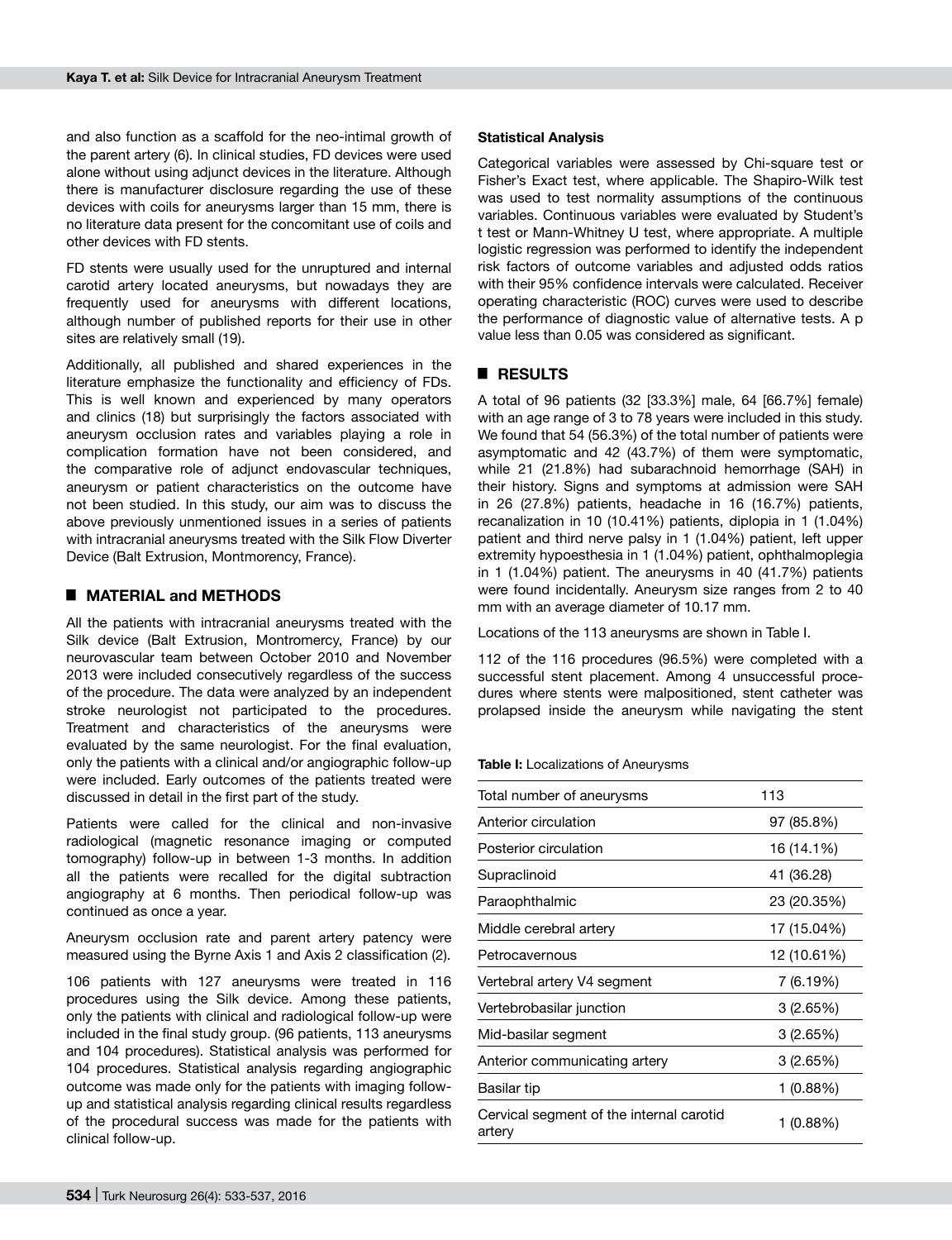several times in the first patient, and the catheter and device were therefore retrieved without flow diversion. In the second patient, the microcatheter could not be navigated across the aneurysm neck. In the third patient, the stent was retrieved because of the malposition of the stent. In the last patient, the stent could not be placed due to the severe spasm in the proximal portion of the parent artery.

In one patient, the scaffolding Leo stents (Balt Extrusion, Montmorency, France) were seen to occlude the aneurysm totally as the Silk device was navigated, the device was thus retrieved and procedure was completed without using Silk device.

In 32 (42.3%) out of 104 procedures, stents were used, in 26 (25%) out of 104 procedures, coils were used as an adjunct to the Silk device. In 13 patients, both coils and stents were used simultaneously with Silk device. In addition 12 (37.5%) stents had been placed in the preceding treatment sessions.

2 patients died due to effects of the SAH. 3 patients developed visual decline in the follow-up, 2 of them are thought to be due to flow diversion procedure. In 7 patients, a thromboembolic event developed. In one of these patients, it was due to the premature discontinuation of the antiplatelet treatment, which resolved without sequela. In another patient, on follow-up, thromboembolic event occurred related to the supplied territory of the artery jailed by the flow diverter. The patient was unable to provide a reliable history of adherence to clopidogrel. This patient had unilateral lower extremity severe paresis. In one patient, there was total occlusion of the ipsilateral middle cerebral artery (MCA) during the preprocedural angiogram which was recanalized partially with a stentriever; the aneurysm was treated successfully but the patient had severe hemiparesis on follow-up. In the 3 patients with total occlusion, 1 patient died due to cerebral infarction, the other 2 patients died due to hemorrhagic conversion of the cerebral infarctions. 1 patient was discharged to home with neurologic deficit but was later lost to follow up and not included in the final analysis. Intracerebral hemorrhage was observed in 2 patients, both resulting with exitus, one was on the contralateral side and the other was due to arterial rupture while inflating the balloon for the FD stent. 1 patient died due to myocardial infarction on follow-up. One patient had ataxia because of instent re-stenosis. In a patient with giant aneurysm, patient was decided to be intubated during the post-procedural first 48 hours for a better control of the arterial blood pressure and bleeding, but during the intensive care unit stay the patient had hypoxic brain injury resulting in death because of accidental extubation. In 1 patient, multiple Silk devices were placed for a dissecting aneurysm in the basilar artery, the patient had contralateral hemiparesis on follow-up.

1 patient had self-limited carotid-cavernous fistula (CCF) during the procedure and CCF remained asymptomatic during follow-up. Procedure-related mortality and severe morbidity  $(mrs > 3)$  was found as  $9.6\%$ .

96 procedures with imaging follow-up available were classified according to the Byrne Axis 1 (degree of aneurysm occlusion). On control angiograms, Grade 4 (complete occlusion) was observed in 76 (79.1%) aneurysms, Grade 3 (Contrast filling limited to aneurysmal neck) was seen in 17 (17.7%) aneurysms, Grade 2 (Less than 50% contrast filling of the aneurysmal sac) was seen in 3 (3.12%) aneurysms and Grade 1 (More than 50% contrast filling of the aneurysmal sac) was seen in 1 (1.05%) patient, no aneurysm was grade 0 (no change in the endoaneurysmal flow).

For parent artery patency, Byrne Axis II (patency status of the parent artery) classification was used. For the 96 procedures with radiological follow-up, 89 (92.7%) were grade a (no change in parent artery), 3 (3.12%) arteries were grade b (parent artery stenosis) and 4 (4.16%) were grade c (parent artery occlusion).

Likelihood of having unfavorable outcome for patients whose aneurysms were greater than 13 mm was 9.63 times higher than that of patients whose aneurysms were smaller. (p=0.004)(95% CI for Adjusted OR 2.10-44.26) According to ROC analysis, cut-off value of 13 was selected for aneurysm size with a sensitivity of 70% and specificity of 79.8% to discriminate patients with and without complications (Area under the ROC curve $\pm$ Standard Error (AUC $\pm$ SE) = 0.762 $\pm$ 0.082, 95% CI for AUC 0.600-0.923, p=0.007). Likelihood of having complication for patients who admitted to the hospital with symptoms was 6.51 times higher than that of patients who were asymptomatic. (p=0.033) (95% CI for Adj OR1.16-36.50) (Table II).

Additionally, for the 26 (25%) out of 104 procedures the use of coils as adjunct to Silk device had no effect either on complication rate (p=0.116) or on aneurysm occlusion rate (p=0.774).

Likelihood of total aneurysm occlusion for patients whose aneurysm size is less than 13 mm is 3.15 times higher than that of patients with larger aneurysms. (p=0.040)(95% CI for Adjusted OR 1.05-9.44).

Likelihood of parent artery occlusion or narrowing for patients who were admitted to the hospital with symptoms was 10.28 times higher than that of patients who were asymptomatic. (p=0.036) (95% CI for Adj OR 1.17-90.55). There was no difference in the rate of adverse events when procedures involving the anterior and posterior circulations were compared (Chi Square test, p=0.39).

Table II: Risk Factors for Complications, Adjusted for Age and Sex

| <b>Risk Factors for Complications</b> | ΟR   | 95% CI for OR  | OR Adi* | 95% CI for OR adi | p value |
|---------------------------------------|------|----------------|---------|-------------------|---------|
| Aneurysm size $\geq$ 13 mm            | 9.21 | 2.18 - 39.00   | 9.63    | 2.1 - 44.26       | 0.004   |
| Symptomatic                           | 6.16 | $1.24 - 30.64$ | 6.51    | $1.16 - 36.50$    | 0.033   |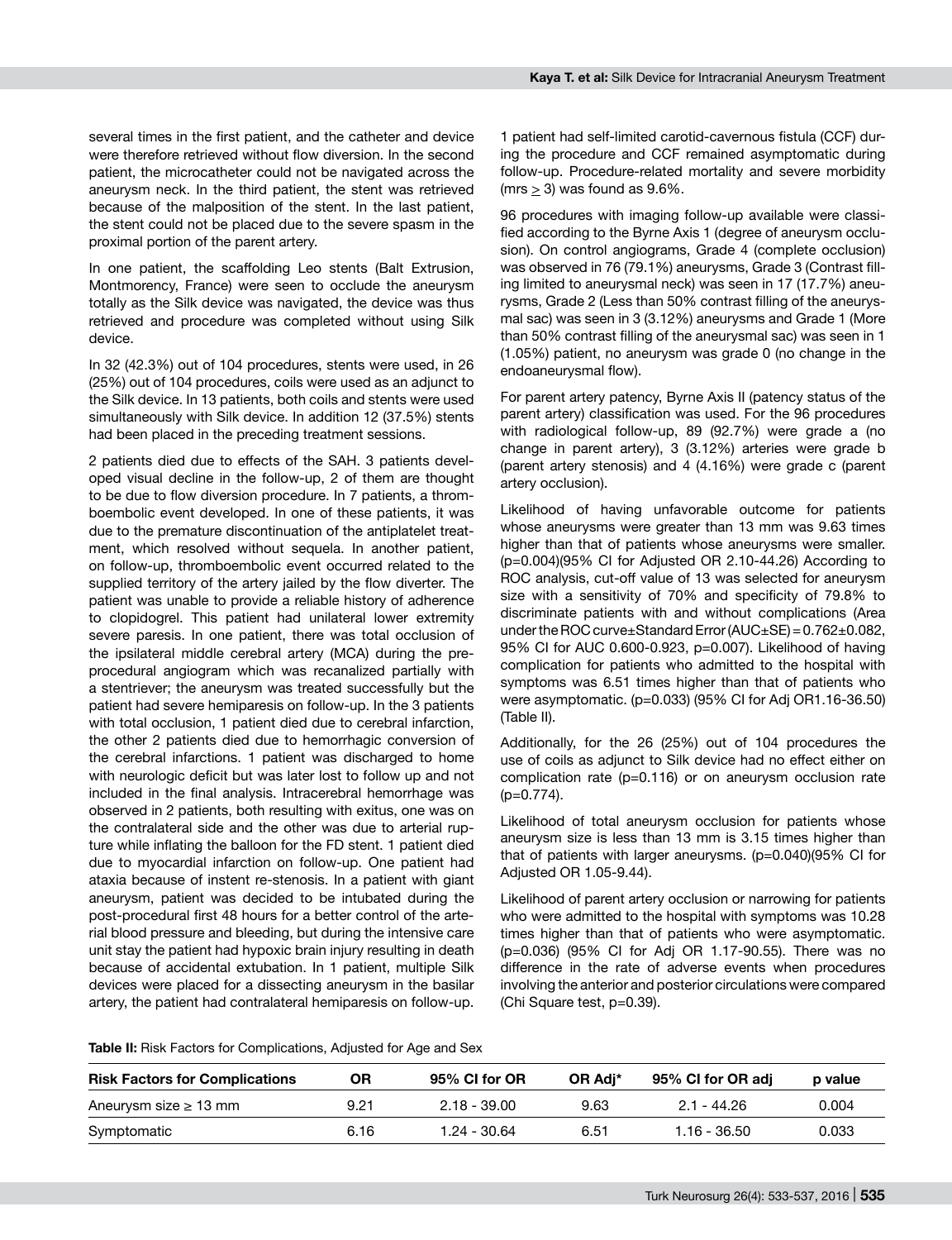## █ **DISCUSSION**

Operator experience and widespread use have been increasing for the FD stents, which as a result widens the therapeutic spectrum. Mortality and morbidity rates regarding the use of FD stents especially for ICA aneurysms are well known, the rates of complications and aneurysm occlusions in this localization are reported in the literature (1). Although these devices have become widely used, surprisingly the factors contributing to complication formation and aneurysm occlusion have not been determined and presented enough. Notwithstanding the fact that the previous studies on FD have generally focused on the implementation of the devices alone (without the use of coils or stents) and mostly in patients without acute presentation (such as subarachnoid hemorrhage or acute infarction), in most practices, use of adjunctive devices in a variety of clinical presentations is the reality. We tried to determine the factors affecting the final outcome in EVT with flow diverters.

In this series, 10 (9.6%) out of 104 procedures resulted in procedure related mortality or significant morbidity. In the literature, the rate of mortality and morbidity changes from 0% to 22% (1,16).

#### **Factors Affecting Clinical Outcome**

In our series, the most important variable affecting the outcome was the size of the treated aneurysm. The risk for complication occurrence decreased significantly as the aneurysm size decreased. For the aneurysms with a size of less than 13 mm, the rate for an unfavorable outcome at a mean follow-up of 8 months was 2.63% and is comparable to that of coiling with or without balloon/stent assistance (12,15).

As the size of the majority of the treated aneurysms is less than 10 mm, FD stents have become an alternative to the surgical or conventional endovascular techniques for the treatment of small intracranial side wall or fusiform aneurysms.

For a final conclusion, randomized comparison of FD's and conventional treatment modalities is needed for the treatment of such aneurysms.

The second factor contributing to unfavorable outcome is the presence of symptoms at admission. We found significantly low unfavorable outcome for the incidentally found aneurysms treated with FD stents (Adj. OR 6.51). This finding directs us to use the conventional treatment strategies in the acute setting for the patients presenting with SAH to prevent re-rupture and to use FD stents afterwards in another treatment session when the patient is clinically stable.

In our series, FD use in perforator rich arteries when compared to FD use at locations where no perforating branches exist do not exert any significance in terms of complications. This finding suggests that FD use is safe in perforator rich arteries. But in perforator rich arteries, use of multiple FDs results in increased risk of procedure related permanent complications. As strut concentration increases significantly with simultaneous use of multiple FDs, this can cause the occlusion of the perforating branches with a resultant significant increase of the complication rates. On the other

hand, concomitant use of stent with FDs in perforator rich arteries did not increase the procedure related complication rates. Coil use was not associated with additional morbidity and mortality on follow-up. Results were also confirmed with size-adjusted analysis.

#### **Factors Affecting Angiographic Results on Follow-Up**

As consistent with the literature, total occlusion rate was succeeded in 76 (79.1%) of the procedures (5,12). Aneurysm size was also a statistical variable for aneurysm occlusion rates as in the case of clinical outcome. This suggests that the high occlusion rates of larger aneurysms encountered in the early trials including selected cases (8, 10, 11) may not be observed in real world applications. This phenomenon of discordant study and real-world results has been observed in the cardiology literature previously (4).

Another interesting result was the demonstration of the absence of a favorable effect of intrasaccular coils on the final angiographic result. This finding was reproduced in sizeadjusted analysis as well.

The status of the parent artery during follow-up was influenced by the symptoms of the patients on admission to the hospital. Again in early trials, patients presenting with SAH or dissection at acute stage were very limited in number although in the real world experience FDs can be used for these patients. In our series, parent artery compromise was seen more frequently. Among our patients, 4 (4.6%) have developed parent artery occlusion but the parent artery occlusion has been reported up to 14% of aneurysms in the literature (2). It is possible that our vigorous anti-aggregation regimen may have led to a decrease of parent artery occlusions at expense of a better occlusion rate in our cohort.

The patency of the parent artery was not related to the diameter of the device used for treatment in our series suggesting that multiple patient related and extrinsic factors may play a role in this phenomenon.

In our cohort, we observed fish mouthing (distal tapering) as reported in recent series, but unlike these recent reports, we did not observe creeping stent phenomenon. The rate of these two phenomena were reported as 13%. In our series, configuration change was 1% which is remarkably low when compared to studies where the same stent was used (3).

In our series, for large aneurysms, aneurysm filling was more frequently observed at angiographic follow-up. We have also seen aneurysms with ceased angiographic filling although the size of these aneurysms did not diminish or even increased on sectional imaging. We have also found aneurysms with no angiographical filling that increased in size on sectional imaging. This condition was not classified in the current angiographic follow-up classification. In addition, recently as also seen in our series, when used in the treatment of either bifurcation aneurysms or side wall aneurysms close to bifurcations, FDs are elongated covering the bifurcations and the branches. But when FDs are positioned including bifurcations, development of stenosis or occlusion on jailed branches are encountered more frequently than on parent arteries (14). Similarly, this is not present in the current outcome classification.